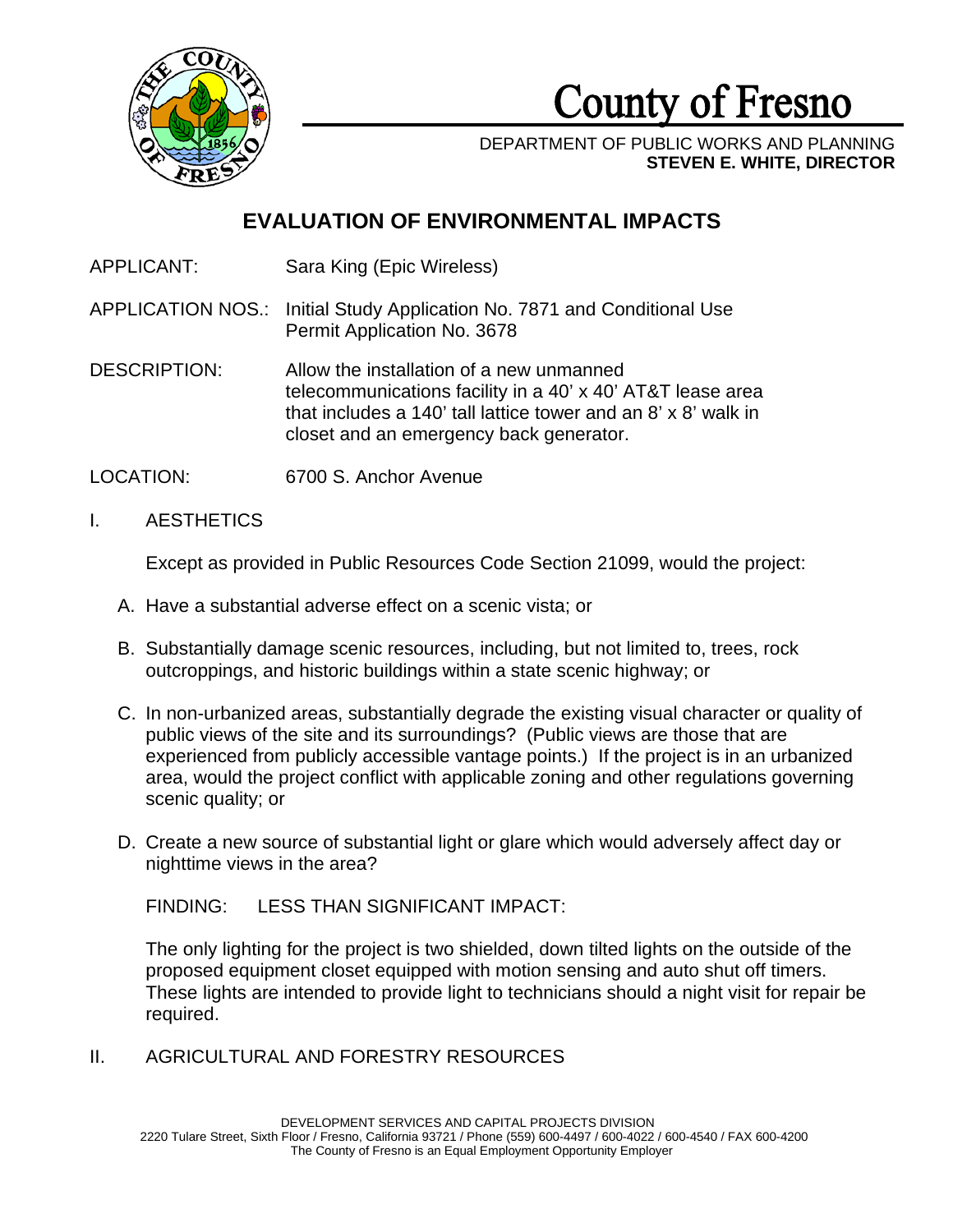In determining whether impacts to agricultural resources are significant environmental effects, lead agencies may refer to the California Agricultural Land Evaluation and Site Assessment Model (1997) prepared by the California Department of Conservation as an optional model to use in assessing impacts on agriculture and farmland. In determining whether impacts to forest resources, including timberland, are significant environmental effects, lead agencies may refer to information compiled by the California Department of Forestry and Fire Protection regarding the state's inventory of forest land, including the Forest and Range Assessment Project and the Forest Legacy Assessment project; and forest carbon measurement methodology in Forest Protocols adopted by the California Air Resources Board. Would the project:

- A. Convert Prime Farmland, Unique Farmland, or Farmland of Statewide Importance, as shown on the maps prepared pursuant to the Farmland Mapping and Monitoring Program of the California Resources Agency, to non-agricultural use; or
- B. Conflict with existing zoning for agricultural use, or a Williamson Act Contract; or
- C. Conflict with existing zoning for forest land, timberland or timberland zoned Timberland Production; or
- D. Result in the loss of forest land or conversion of forest land to non-forest use; or
- E. Involve other changes in the existing environment, which, due to their location or nature, could result in conversion of farmland to non-agricultural use or conversion of forestland to non-forest use?

FINDING: NO IMPACT:

The subject parcel is not zoned for forest land or timberland, and therefore will not result in the loss of forest land or the conversion of forest land or farmland to incompatible uses.

#### III. AIR QUALITY

Where available, the significance criteria established by the applicable air quality management district or air pollution control district may be relied upon to make the following determinations. Would the project:

- A. Conflict with or obstruct implementation of the applicable Air Quality Plan; or
- B. Result in a cumulatively considerable net increase of any criteria pollutant for which the project region is non-attainment under an applicable federal or state ambient air quality standard; or
- C. Expose sensitive receptors to substantial pollutant concentrations; or
- D. Result in other emissions (such as those leading to odors) adversely affecting a substantial number of people?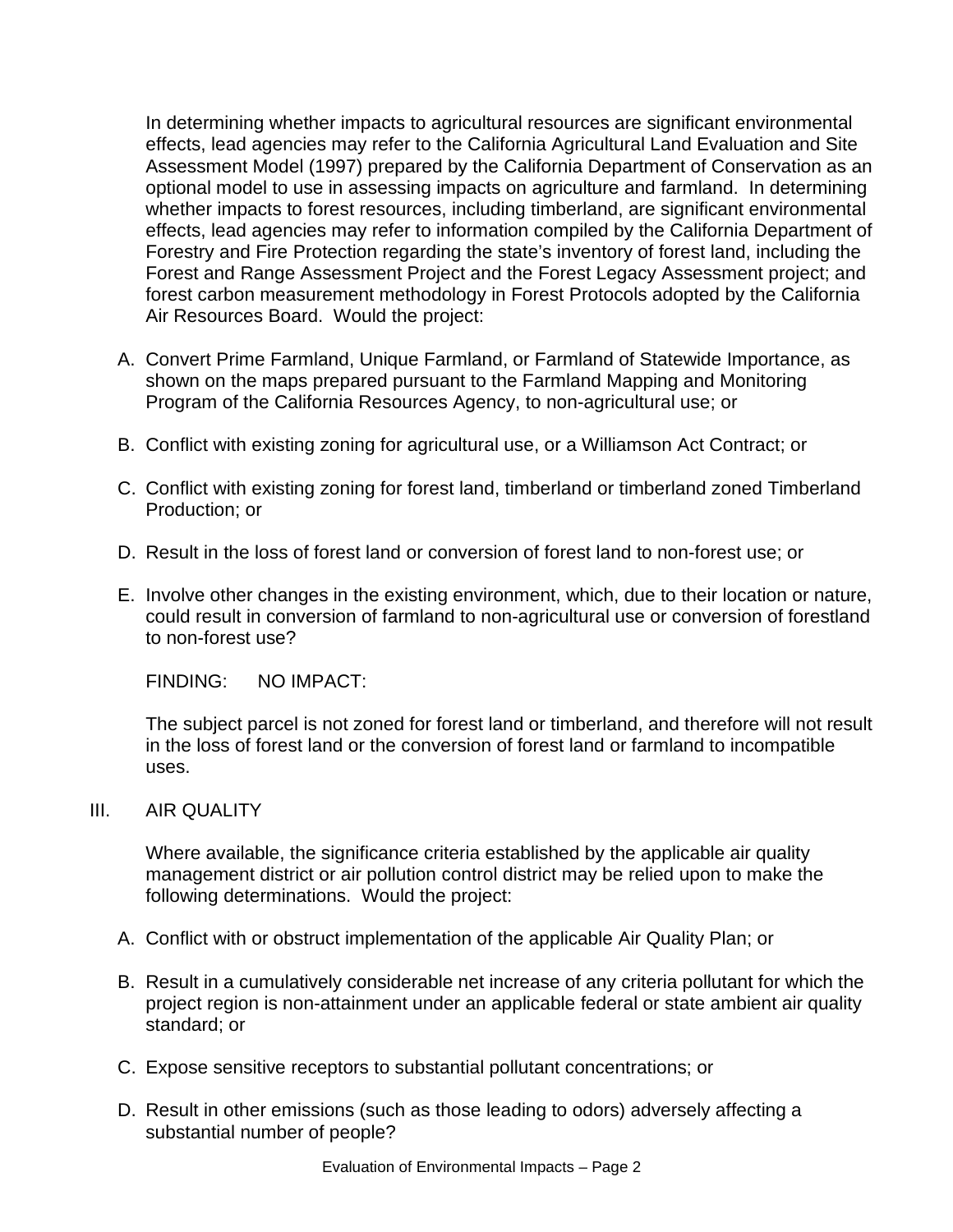## FINDING: LESS THAN SIGNIFICANT IMPACT:

The project involves the clearing of vegetation, including the possible removal of some trees where necessary, and grading of the proposed equipment area. While it is expected that there will be some dust and particulate matter released into the air during construction activities, the overall area of ground disturbance would be limited to the proposed lease areas.

Given its limited scope, this proposed project is not expected to conflict with or obstruct implementation of the applicable Air Quality Plan, or violate any air quality standard or result in a cumulatively considerable net increase in any criteria pollutant for which the project region is designated a non-attainment area, under ambient air-quality standard. The proposal will be subject to General Plan Policy OS-G.14, which requires that all access roads, driveways, and parking areas serving new commercial and industrial development to be constructed with materials that minimize particulate emissions and are appropriate to the scale and intensity of the use.

IV. BIOLOGICAL RESOURCES

Would the project:

A. Have a substantial adverse effect, either directly or through habitat modifications, on any species identified as a candidate, sensitive, or special-status species in local or regional plans, policies, or regulations, or by the California Department of Fish and Wildlife or U.S. Fish and Wildlife Service; or

FINDING: LESS THAN SIGNIFICANT IMPACT:

The proposed project will does not pose a significant impact on the two species (California Tiger Salamander and Molestan Blister Beetle) identified in the area of the project.

Both species are reported to be within 1 mile of the project site, however the proposed project will not have a significant impact on the habitat of the identified species in the area.

B. Have a substantial adverse effect on any riparian habitat or other sensitive natural community identified in local or regional plans, policies, regulations, or by the California Department of Fish and Wildlife or U.S. Fish and Wildlife Service; or

FINDING: LESS THAN SIGNIFICANT IMPACT:

No riparian habitat or other sensitive natural community has been identified on the project sire. Additionally, the project site has been a part of a farming operation. No impact is seen on riparian habitats or sensitive natural communities.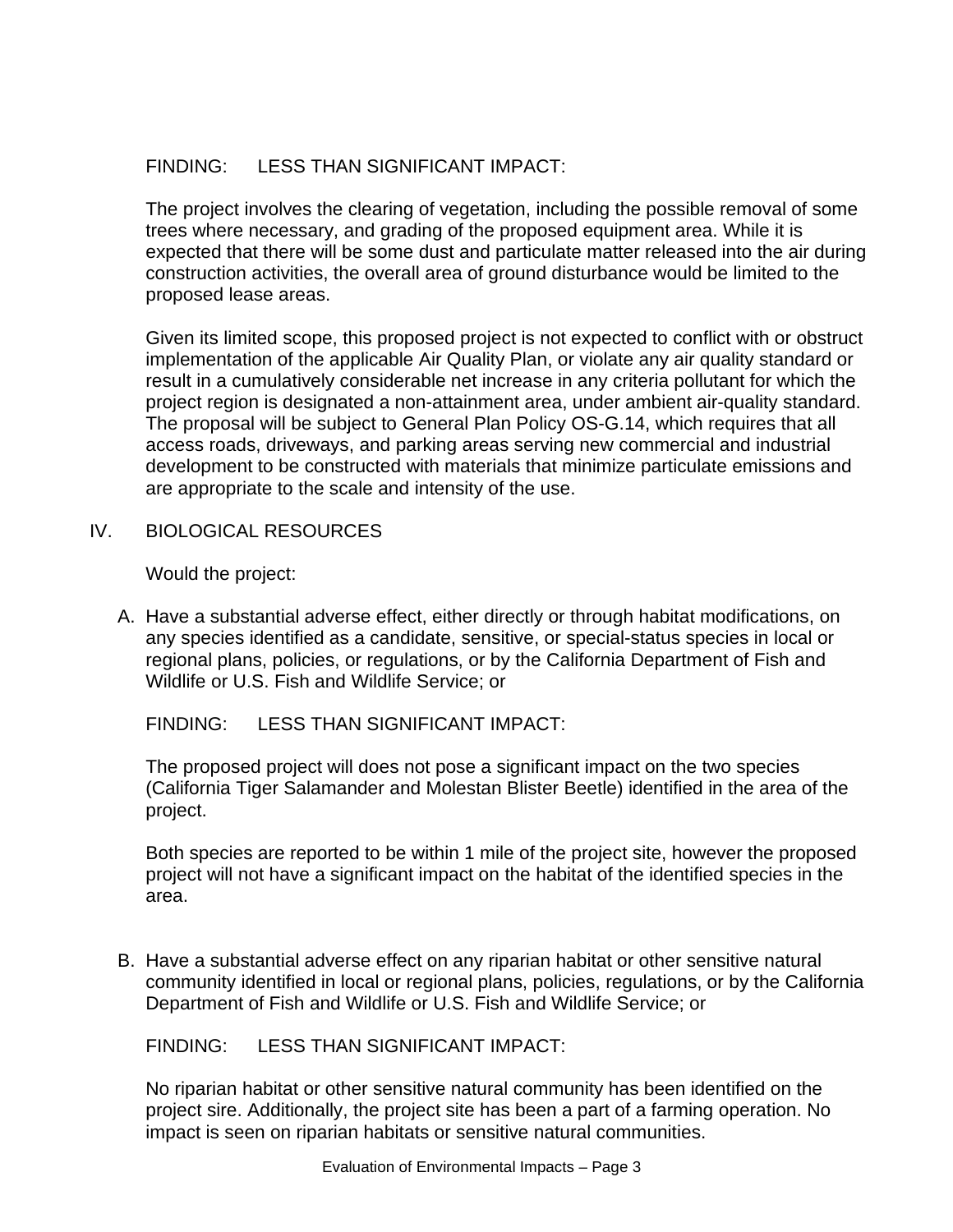C. Have a substantial adverse effect on state or federally-protected wetlands (including, but not limited to, marsh, vernal pool, coastal, etc.) through direct removal, filling, hydrological interruption, or other means; or

FINDING: LESS THAN SIGNIFICANT IMPACT:

Per the National Wetlands Inventory administered by the USFWS, there are no identified wetlands on or near the project site.

D. Interfere substantially with the movement of any native resident or migratory fish or wildlife species or with established native resident or migratory wildlife corridors, or impede the use of native wildlife nursery sites; or

FINDING: NO IMPACT:

The project is not expected to substantially interfere with the movement of any native resident or migratory fish. Also the project is not expected to interfere with a migratory wildlife corridor or impede use of a wildfire nursery site as no corridor or nursery was identified on or neat the project site.

- E. Conflict with any local policies or ordinances protecting biological resources, such as a tree preservation policy or ordinance; or
- F. Conflict with the provisions of an adopted Habitat Conservation Plan, Natural Community Conservation Plan, or other approved local, regional, or state Habitat Conservation Plan?

FINDING: NO IMPACT:

The project site will not conflict with any local policies or ordinances protecting biological resources. The project will not conflict with the provisions of an adopted Habitat Conservation Plan, Community Plan, or other approved local, regional, or state Habitat conservation Plan.

V. CULTURAL RESOURCES

- A. Cause a substantial adverse change in the significance of a historical resource pursuant to Section 15064.5; or
- B. Cause a substantial adverse change in the significance of an archaeological resource pursuant to Section 15064.5; or
- C. Disturb any human remains, including those interred outside of formal cemeteries?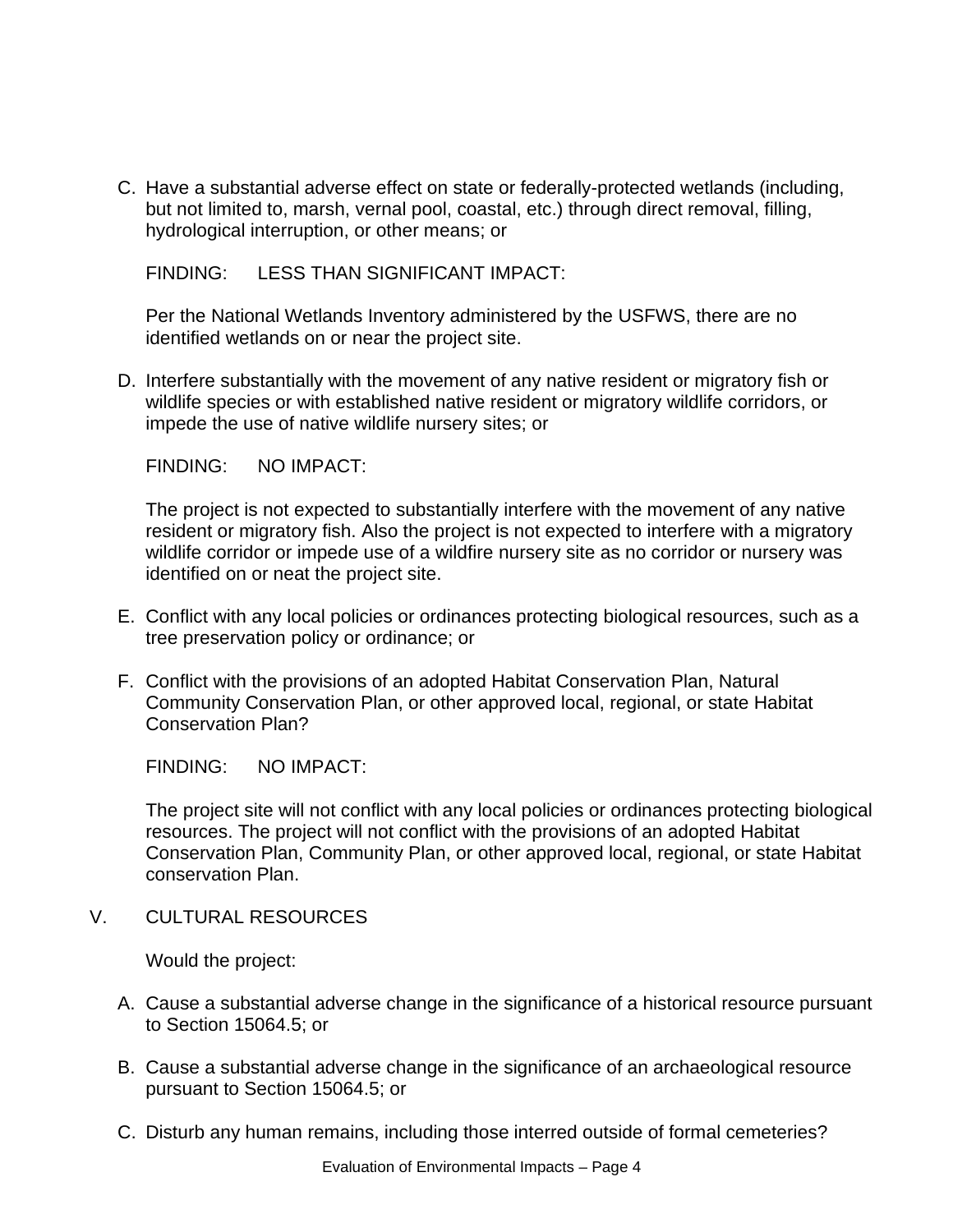## FINDING: LESS THAN SIGNIFICANT IMPACT WITH MITIGATION INCORPORATED:

The subject property is currently improved with a single-family residence and an actively farmed orchard. Due to the improvements made to the project site, ground disturbance has already occurred at the project site. A mitigation measure will be incorporated with the project to address cultural resources in the event they are unearthed during construction of the project. In the event that cultural resources are unearthed during ground-disturbing activities, all work shall be halted in the area of the find, An Archeologist shall be called to evaluate the findings and make any necessary mitigation recommendations. If human remains are unearthed during ground-disturbing activities, no further disturbances are to occur until the Fresno County Sheriff-Coroner has made the necessary findings as to origin and disposition. All normal evidence procedures should be followed by photos, reports, video, etc. If such remains are determined to be Native American, the Sheriff-Coroner must notify the Native American Commission within 24 hours.

#### *\* Mitigation Measure(s)*

*1. In the event that cultural resources are unearthed during ground-disturbing activities, all work shall be halted in the area of the find. An Archeologist shall be called to evaluate the findings and make any necessary mitigation recommendations. If human remains are unearthed during ground disturbing activities, no further disturbance is to occur until the Fresno County Sheriff-Coroner has made the necessary findings as to origin and disposition. All normal evidence procedures shall be followed by photos, reports, video, and etc. If such remains are determined to be Native American, the Sheriff-Coroner must notify the Native American Commission within 24 hours.*

#### VI. ENERGY

Would the project:

- A. Result in potentially significant environmental impact due to wasteful, inefficient, or unnecessary consumption of energy resources during project construction or operation; or
- B. Conflict with or obstruct a state or local plan for renewable energy or energy efficiency?

FINDING: LESS THAN SIGNIFICANT IMPACT:

The project proposes the installation of an unmanned telecommunications tower with related group equipment. According to information provided by the applicant, the project construction phase will take approximately two to three months depending on site specific conditions. No specific information was provided regarding the fuel efficient of the off road construction time frame, and the fact that the facility will be unmanned, the project is not anticipated to have a significant environmental impact due to wasteful,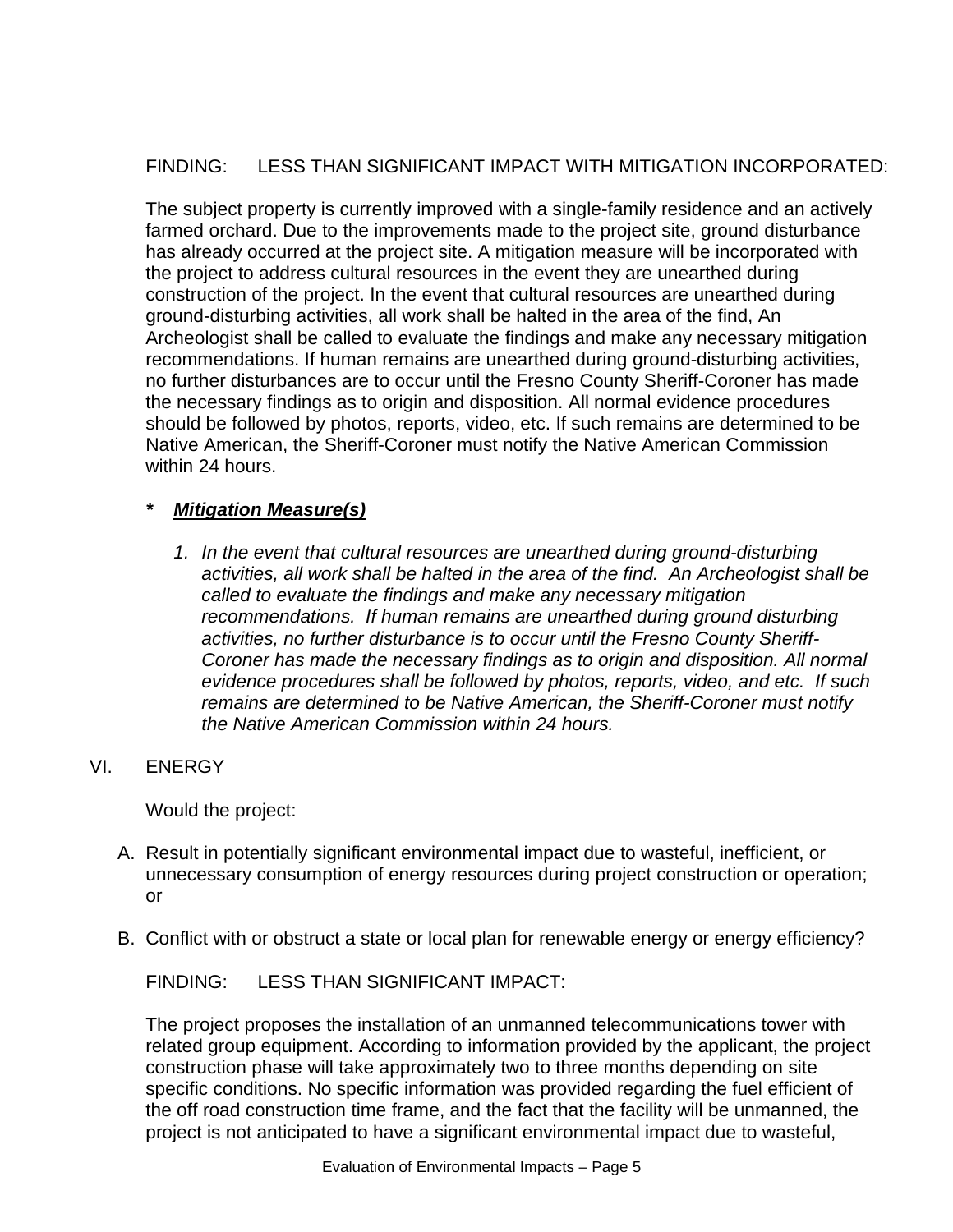inefficient, or unnecessary consumption of energy resources during construction or operation.

VII. GEOLOGY AND SOILS

Would the project:

- A. Directly or indirectly cause potential substantial adverse effects, including the risk of loss, injury, or death involving:
	- 1. Rupture of a known earthquake fault, as delineated on the most recent Alquist-Priolo Earthquake Fault Zoning Map issued by the State Geologist for the area or based on other substantial evidence of a known fault?
	- 2. Strong seismic ground shaking?
	- 3. Seismic-related ground failure, including liquefaction?
	- 4. Landslides?

FINDING: NO IMPACT:

The subject parcel is not located along a known fault line according to the most recent Alquist-Priolo Earthquake Fault Zoning Act maps. The project site is not located in an area at risk of Seismic Hazard or Landslide Hazards per Figures 9-5 and 9-6 of the Fresno County General Plan Background Report (FCGPBR).

- B. Result in substantial soil erosion or loss of topsoil; or
- C. Be located on a geologic unit or soil that is unstable, or that would become unstable as a result of the project, and potentially result in on- or off-site landslide, lateral spreading, subsidence, liquefaction, or collapse; or
	- D. Be located on expansive soil as defined in Table 18-1-B of the Uniform Building Code (1994), creating substantial direct or indirect risks to life or property; or

Finding: NO IMPACT:

The project site is not located in an area at risk of erosion according to Figure 7-3 of the Fresno County General Plan Background Report (FCGPBR). Grading activities could result in changes in topography and therefore potentially increase surface runoff at the project site; however, due to the limited size of the project area, the proposal is not expected to result in substantial erosion or loss of topsoil. In addition, such activities would be conducted in compliance with existing Fresno County regulations, further reducing potential erosion and loss of topsoil.

The subject parcel is not located along a known fault line according to the most recent Alquist-Priolo Earthquake Fault Zoning Act maps. The project site is not located in an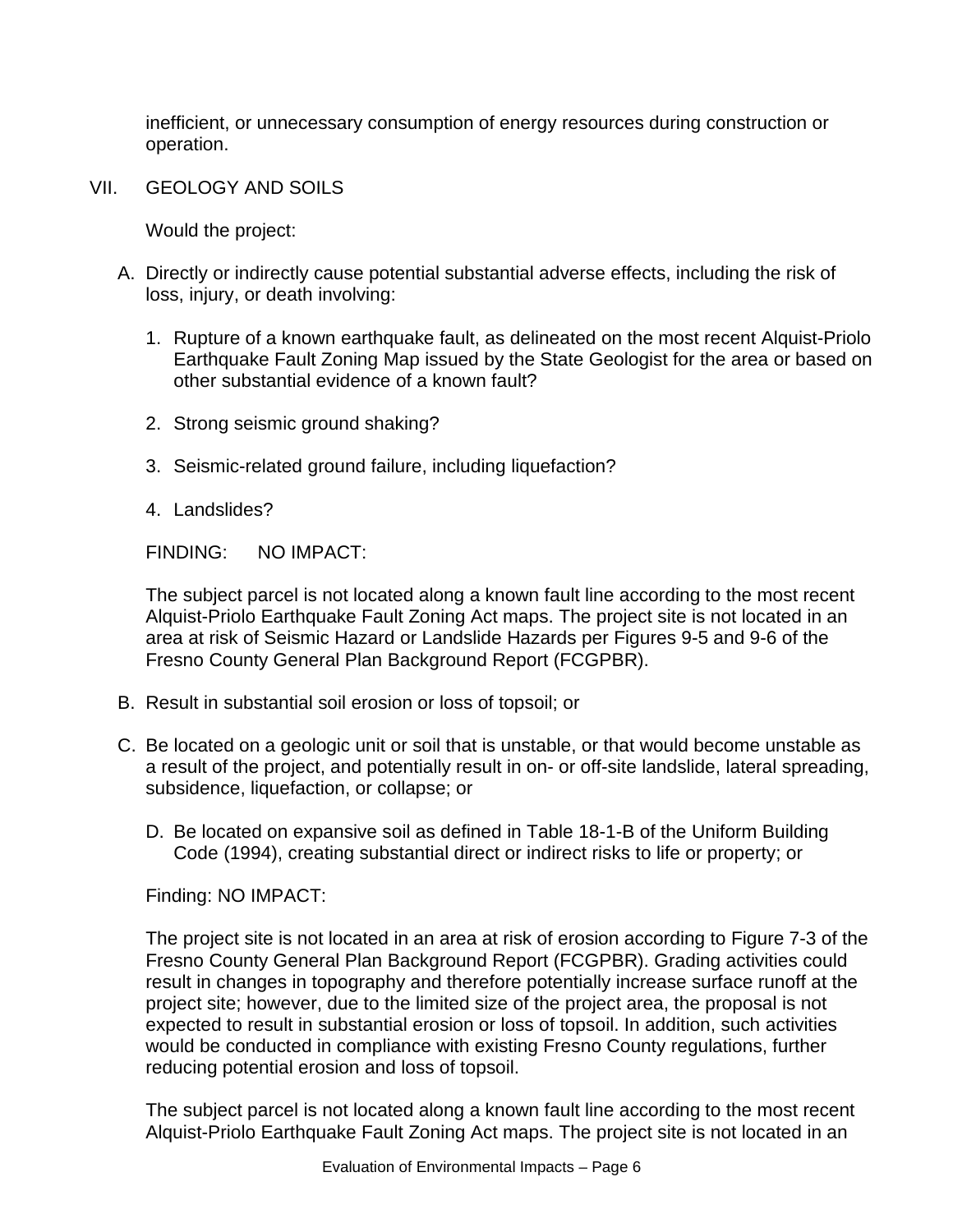area at risk of Seismic Hazard or Landslide Hazards per Figures 9-5 and 9-6 of the Fresno County General Plan Background Report (FCGPBR). The project is not located in an area of steep slopes per Figure 7-2 (FCGPBR), nor at risk of seismic hazards, per discussion above.

- E. Have soils incapable of adequately supporting the use of septic tanks or alternative wastewater disposal systems where sewers are not available for the disposal of wastewater; or
- F. Directly or indirectly destroy a unique paleontological resource or site or unique geologic feature?

FINDING: NO IMPACT:

The proposal is for an unmanned cell-phone tower and no septic tanks or other sanitary facilities are required or proposed as part of this project.

VIII. GREENHOUSE GAS EMISSIONS

Would the project:

- A. Generate greenhouse gas emissions, either directly or indirectly, that may have a significant impact on the environment; or
- B. Conflict with an applicable plan, policy or regulation adopted for the purpose of reducing the emissions of greenhouse gases?

FINDING: LESS THAN SIGNIFICANT IMPACT:

Construction of the project is anticipated to take approximately two or three months, and upon completion will be unmanned. After construction there will be one to two maintenance trips per month to service the tower and related facilities. Any greenhouse gas emissions generated from the operation of construction equipment and vehicles would be temporary and not anticipated to result in significant impacts on the environment. Additionally, the project would not conflict with any plans, policies or regulations adopted for the reduction of greenhouse gas emissions.

#### IX. HAZARDS AND HAZARDOUS MATERIALS

- A. Create a significant hazard to the public or the environment through the routine transport, use, or disposal of hazardous materials; or
- B. Create a significant hazard to the public or the environment through reasonably foreseeable upset and accident conditions involving the release of hazardous materials into the environment; or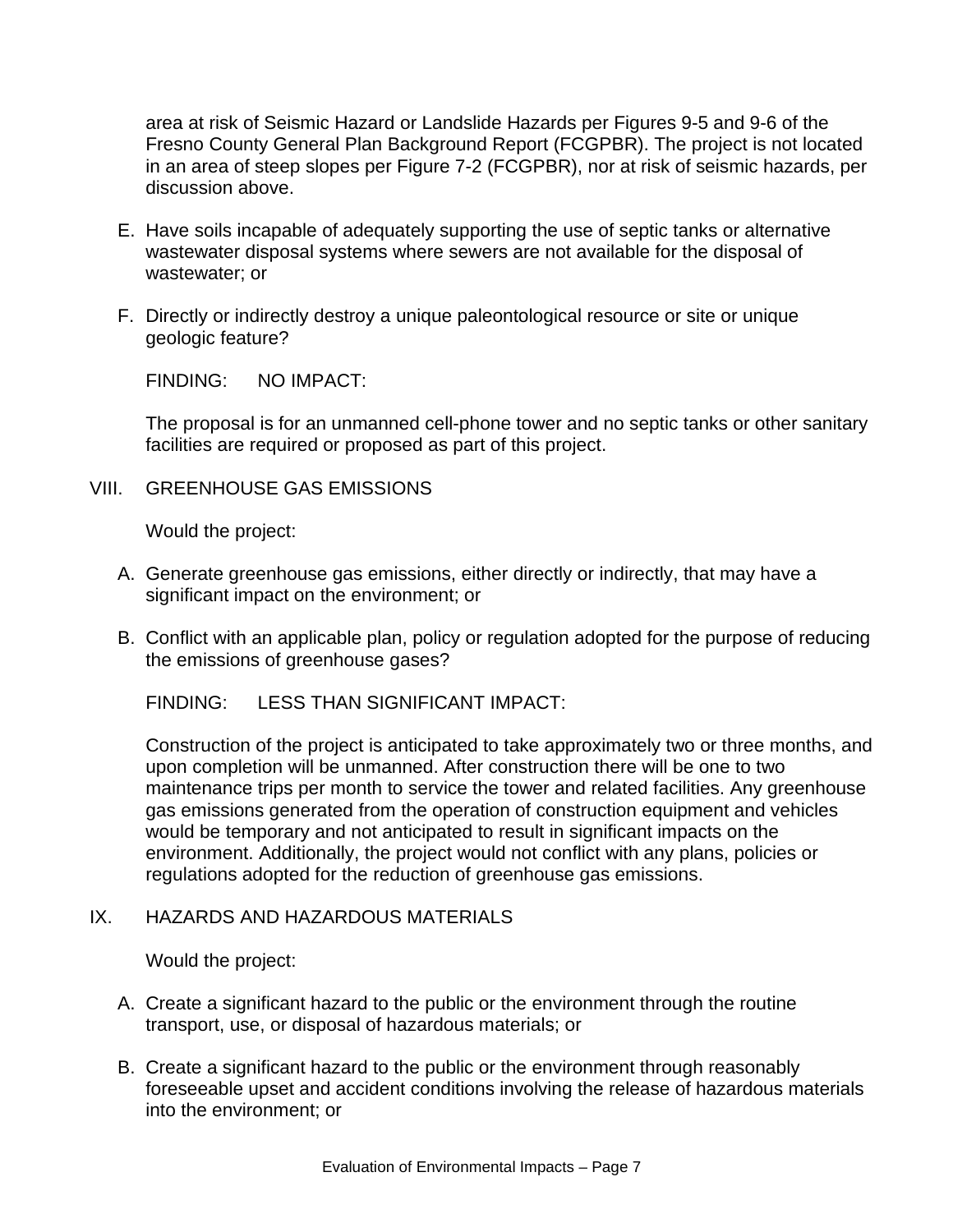#### FINDING: LESS THAN SIGNIFICANT IMPACT:

According to the applicant, the project will not produce any hazardous waste. The project will not present a significant hazard to the public or environment through the routine transport, use, or disposal of hazardous materials. Additionally, the project will not create a significant hazard to the public or the environment through reasonably foreseeable upset and accident conditions involving the release of hazardous materials into the environment. The Department of Public Health, Environmental Health Division has reviewed the subject application and has commented on the project in the event that the project will use and/or store hazardous materials. Facilities proposing to use and/or store hazardous materials and/or hazardous wastes shall meet the requirements set forth in the California Health and Safety Code (HSC), Division 20, Chapter 6.95 and the California Code of Regulations (CCR), Title 22, Division 4.5. Any business that handles a hazardous material or hazardous waste may be required to submit a Hazardous Materials Business Plan pursuant to the HSC, Division 20, Chapter 6.95. All hazardous wastes shall be handled in accordance with requirements set forth in the California Code of Regulations (CCR), Title 22, Division 4.5. This Division discusses proper labeling, storage and handling of hazardous wastes. These requirements will be incorporated as project notes. Considering the Applicant's statements regarding the project proposal and the comments from the Environmental Health Division, a less than significant impact is seen

C. Emit hazardous emissions or handle hazardous or acutely hazardous materials, substances, or waste within one quarter-mile of an existing or proposed school; or

FINDING: NO IMPACT:

The project site is not located within one-quarter mile of an existing or proposed school.

E. Be located on a site which is included on a list of hazardous materials sites compiled pursuant to Government Code Section 65962.5 and, as a result, would it create a significant hazard to the public or the environment; or

FINDING: NO IMPACT:

A NEPAssist Report generated for the subject property showed that the site is not located on an identified hazardous materials site.

F. For a project located within an airport land use plan or, where such a plan has not been adopted, within two miles of a public airport or public use airport, result in a safety hazard or excessive noise for people residing or working in the project area; or

FINDING: NO IMPACT:

The project site is not located within an airport land use plan or within two miles of a public airport or private air strip.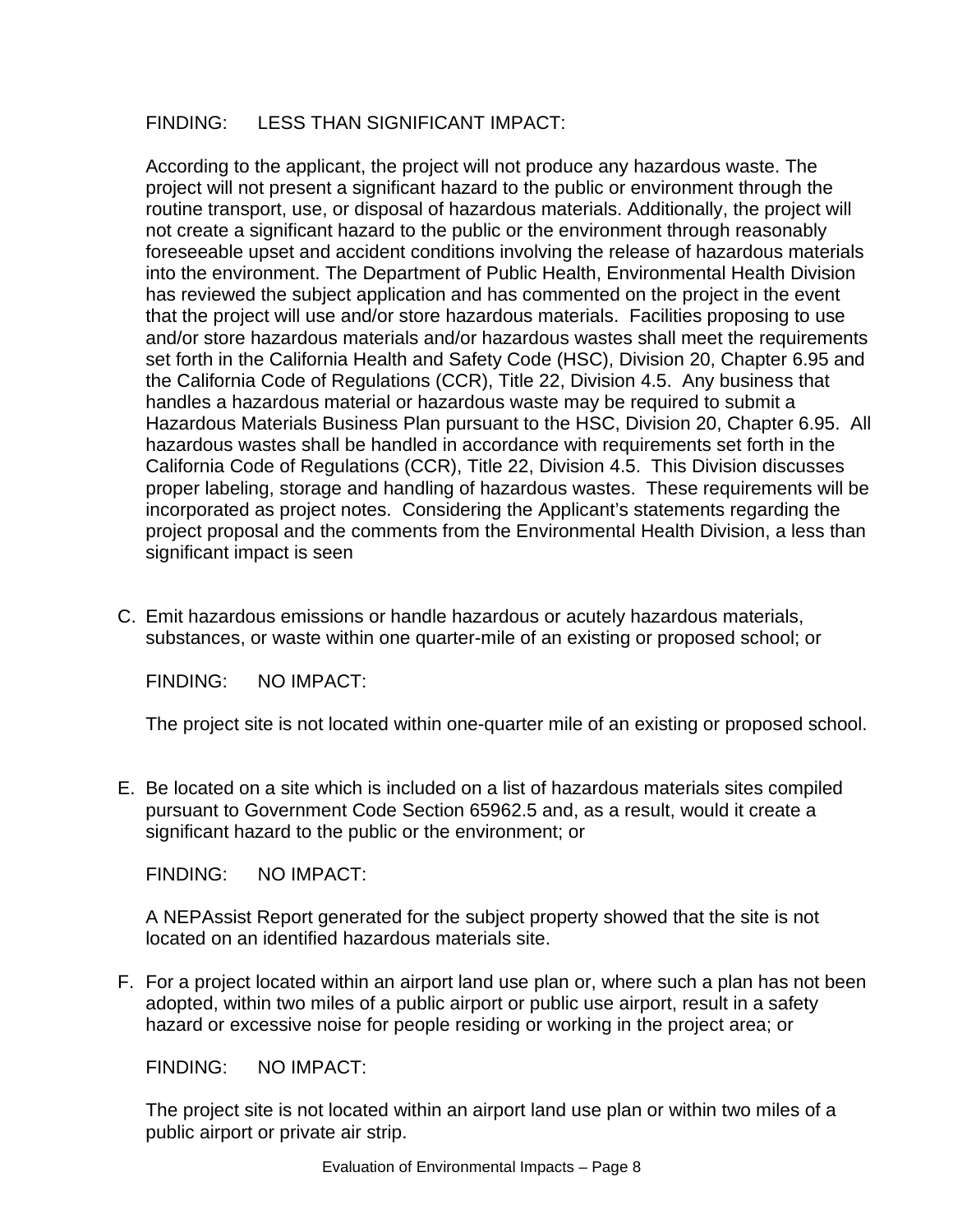- G. Impair implementation of or physically interfere with an adopted emergency response plan or emergency evacuation plan; or
- H. Expose people or structures, either directly or indirectly, to a significant risk of loss, injury or death involving wildland fires?

FINDING: NO IMPACT:

The project will not impair implementation or physically interfere with an adopted emergency response plan or emergency evacuation plan. The project site is located in a rural residential area with vacant land directly to north. The proposal will not expose people or structures, either directly or indirectly to a significant risk of loss, injury, or death involving wildland fire

#### X. HYDROLOGY AND WATER QUALITY

Would the project:

- A. Violate any water quality standards or waste discharge requirements or otherwise substantially degrade surface or groundwater quality; or
- B. Substantially decrease groundwater supplies or interfere substantially with groundwater recharge such that the project may impede sustainable groundwater management of the basin; or

FINDING: NO IMPACT:

The proposed wireless communication facility will be unmanned, will not require any water usage other than during construction, nor will it generate any waste discharge that would other wise degrade surface water quality or violate quality standards or waste discharge requirements. The project will not affect groundwater supplies or recharge as no use of groundwater is proposed.

- C. Substantially alter the existing drainage pattern of the site or area, including through the alteration of the course of a stream or river or through the addition of impervious surfaces, in a manner which would:
	- 1. Result in substantial erosion or siltation on or off site?
	- 2. Substantially increase the rate or amount of surface runoff in a manner which would result in flooding on or off site?
	- 3. Create or contribute runoff water which would exceed the capacity of existing or planned storm water drainage systems or provide substantial additional sources of polluted runoff; or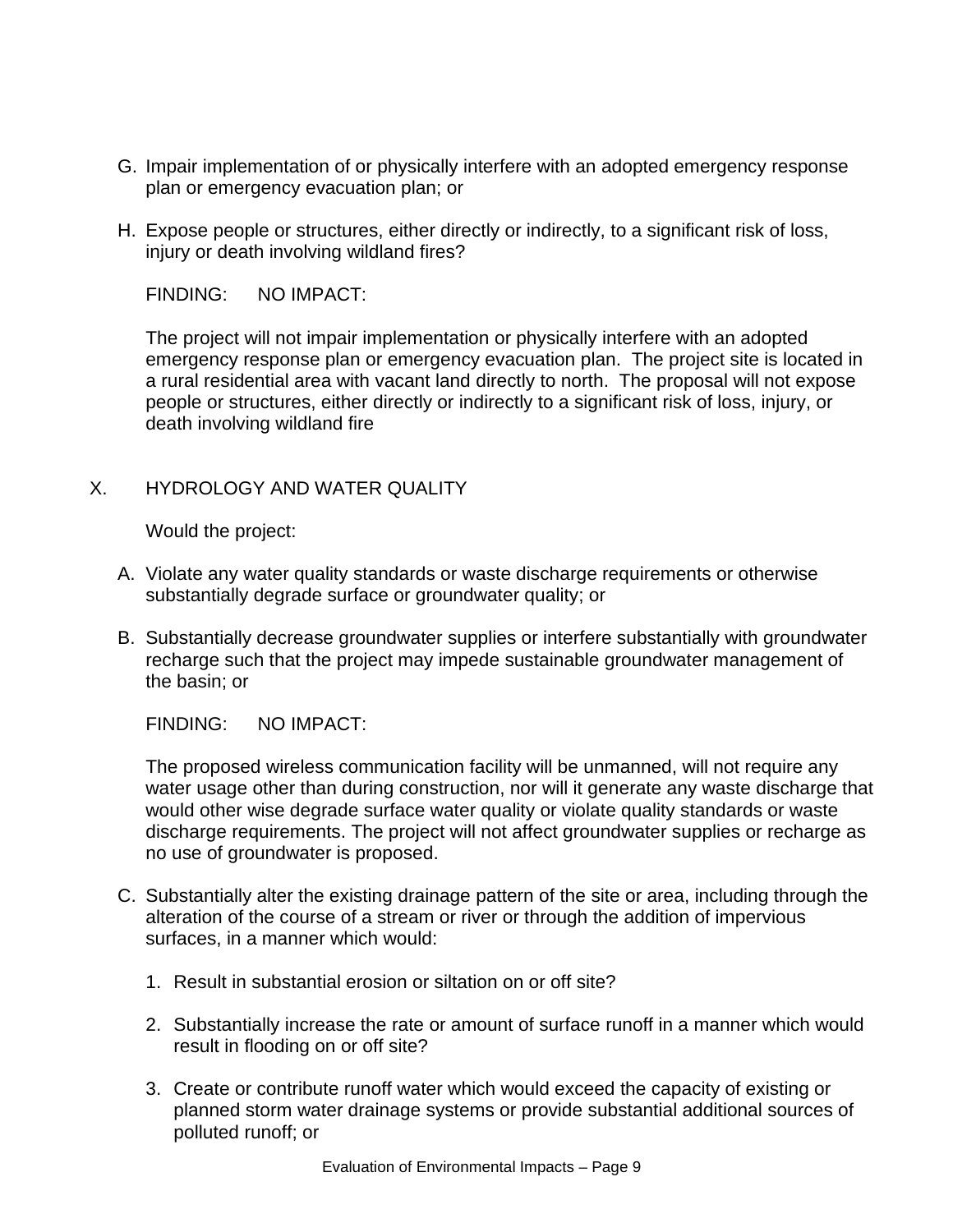- 4. Impede or redirect flood flows?
- D. In flood hazard, tsunami, or seiche zones, risk release of pollutants due to project inundation; or

FINDING: NO IMPACT:

The project site is not located near a body of water of sufficient size to cause seiche (such as a large lake) or tsunami (such as the ocean). Figure 9-6 shows that the parcel is not located in an area of moderate or high landslide hazard and local topography is generally flat. There will be no impacts to risk of seiche, tsunami, or mudflow based on the parcel's location.

E. Conflict with or obstruct implementation of a water quality control plan or sustainable groundwater management plan?

FINDING: NO IMPACT:

The subject application does not include provisions for the use of water on site, and no such use is anticipated. The site will be generally unmanned, excepting one to two monthly visits by a technician. No sanitary facilities or potable water supplies are required. Project runoff will be retained on site or disposed of per County standards.

XI. LAND USE AND PLANNING

Would the project:

- A. Physically divide an established community; or
- B. Cause a significant environmental impact due to a conflict with any land use plan, policy, or regulation adopted for the purpose of avoiding or mitigating an environmental effect?

FINDING: NO IMPACT:

The project will not divide an established community and no conflicts with any land use plan, policy or regulation adopted for the purpose pf avoiding or mitigation an environment effect, were identified in the analysis.

XII. MINERAL RESOURCES

Would the project:

A. Result in the loss of availability of a known mineral resource that would be of value to the region and the residents of the state; or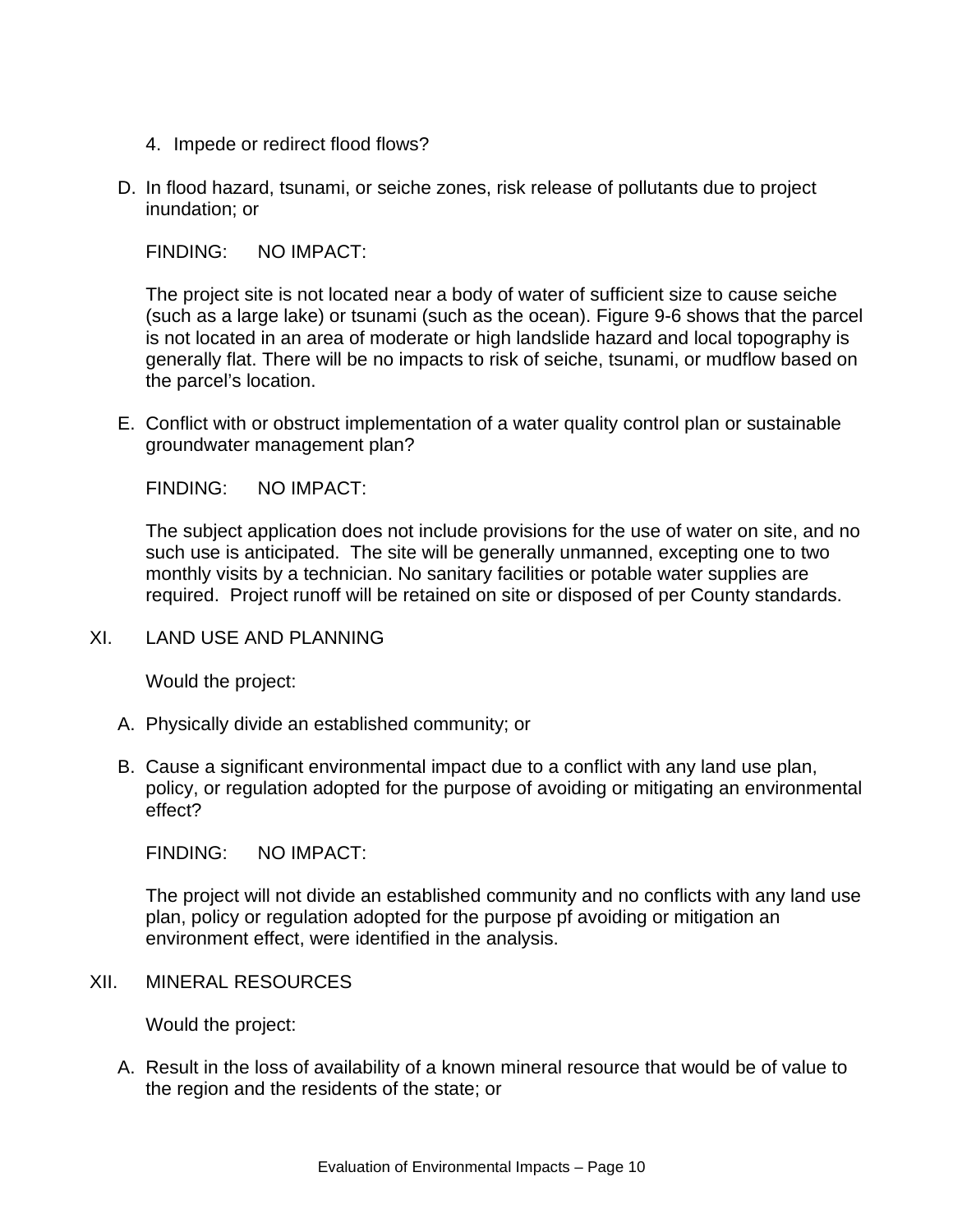B. Result in the loss of availability of a locally-important mineral resource recovery site delineated on a local General Plan, Specific Plan or other land use plan?

FINDING: NO IMPACT:

No mineral resource impacts were identified in the project analysis. The project site is not located in a mineral resources area identified in Figure 7-7 (FCGPBR).

XIII. NOISE

Would the project result in:

- A. Generation of a substantial temporary or permanent increase in ambient noise levels in the vicinity of the project in excess of standards established in the local general plan or noise ordinance, or applicable standards of other agencies; or
- B. Generation of excessive ground-borne vibration or ground-borne noise levels; or

FINDING: LESS THAN SIGNIFICANT IMPACT:

Once construction and demolition are completed, the project operations are not expected to substantially increase the amount of noise compared to the existing operation. A minor increase in noise may occur due to the additional operating equipment but is not expected to exceed noise standards brought forth in the Fresno County Noise Ordinance. The Fresno County Department of Public Health, Environmental Health Division has reviewed the project proposal and did not express any concerns with regards to noise.

C. For a project located within the vicinity of a private airstrip or an airport land use plan or, where such a plan has not been adopted, within two miles of a public airport or public use airport, would the project expose people residing or working in the project area to excessive noise levels; or

FINDING: NO IMPACT:

The project site is not located within two miles of a public airport or private airstrip.

XIV. POPULATION AND HOUSING

- A. Induce substantial unplanned population growth in an area, either directly (for example, by proposing new homes and businesses) or indirectly (for example, through extension of roads or other infrastructure)?; or
- B. Displace substantial numbers of existing people or housing, necessitating the construction of replacement housing elsewhere?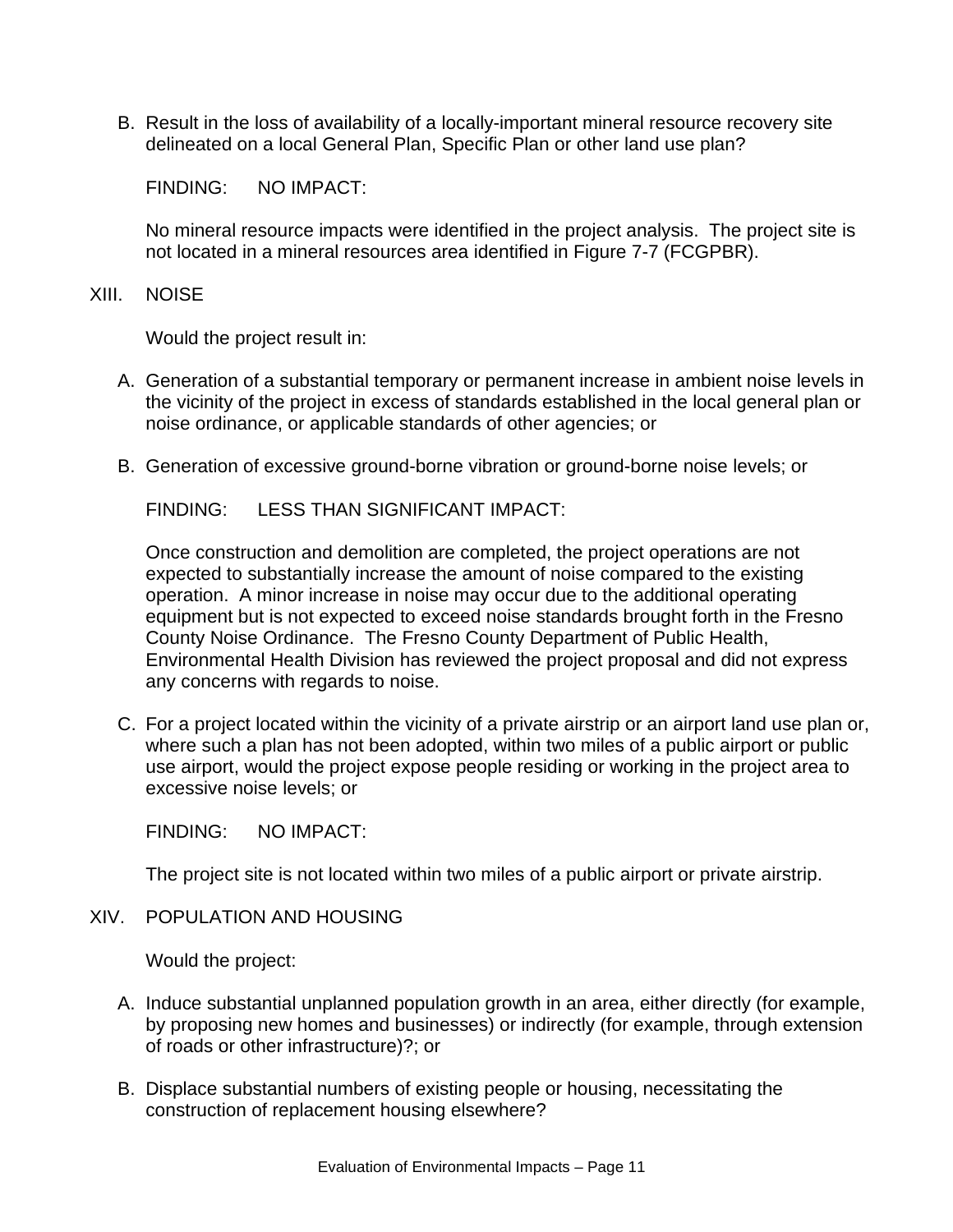FINDING: NO IMPACT:

No housing is proposed to be added or displaced with this application.

#### XV. PUBLIC SERVICES

Would the project:

- A. Result in substantial adverse physical impacts associated with the provision of new or physically-altered governmental facilities, or the need for new or physically-altered governmental facilities, the construction of which could cause significant environmental impacts, in order to maintain acceptable service ratios, response times or other performance objectives for any of the following public services:
	- 1. Fire protection;
	- 2. Police protection;
	- 3. Schools;
	- 4. Parks; or
	- 5. Other public facilities?

FINDING: NO IMPACT:

The project will not result in the need for additional public services. The site will not be occupied excepting a few times each month for maintenance. Further, with the addition of broadband and high-speed internet, residents will have better internet access at home and this project may reduce use of internet-capable computers at local libraries. There are no schools or parks in the vicinity of the project site; the majority of public service facilities are available in the nearby community of Orange Cove.

#### XVI. RECREATION

Would the project:

- A. Increase the use of existing neighborhood and regional parks or other recreational facilities such that substantial physical deterioration of the facility would occur or be accelerated; or
- B. Include recreational facilities or require the construction or expansion of recreational facilities, which might have an adverse physical effect on the environment?

FINDING: NO IMPACT:

No impacts on the use of existing parks or recreational resources were identified in the project analysis. This project proposes an unmanned telecommunications facility.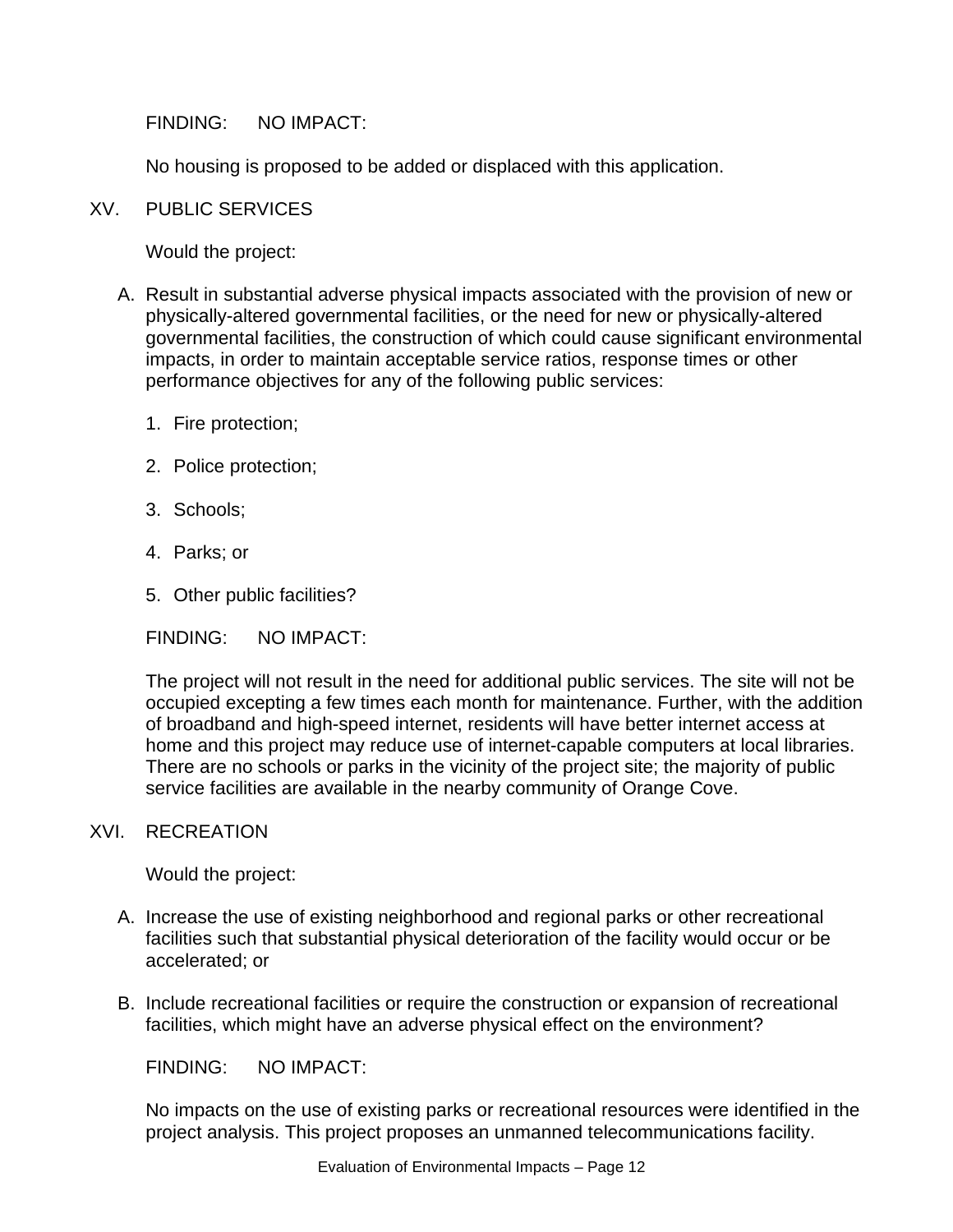#### XVII. TRANSPORTATION

Would the project:

A. Conflict with a program, plan, ordinance or policy addressing the circulation system, including transit, roadway, bicycle and pedestrian facilities; or

FINDING: NO IMPACT:

The project will not conflict with programs or plans addressing transit facilities.

B. Be in conflict or be inconsistent with the California Environmental Quality Act (CEQA) Guidelines Section 15064.3, subdivision (b); or

FINDING: LESS THAN SIGNIFICANT IMPACT:

Once constructed, the operation of the project will require approximately one service trip per month, which will not result in a significant impact to vehicle miles traveled.

C. Substantially increase hazards due to a geometric design feature (*e.g.*, sharp curves or dangerous intersections) or incompatible uses (*e.g.*, farm equipment); or

FINDING: NO IMPACT:

The project will not change the existing road geometry.

D. Result in inadequate emergency access?

FINDING: NO IMPACT:

The project will not affect existing roadways, therefore emergency access will not be affected.

XVIII. TRIBAL CULTURAL RESOURCES

- A. Cause a substantial adverse change in the significance of a tribal cultural resource, defined in Public Resources Code Section 21074 as either a site, feature, place, cultural landscape that is geographically defined in terms of the size and scope of the landscape, sacred place, or object with cultural value to a California Native American tribe, and that is:
	- 1. Listed or eligible for listing in the California Register of Historical Resources, or in a local register of historical resources as defined in Public Resources Code Section 5020.1(k); or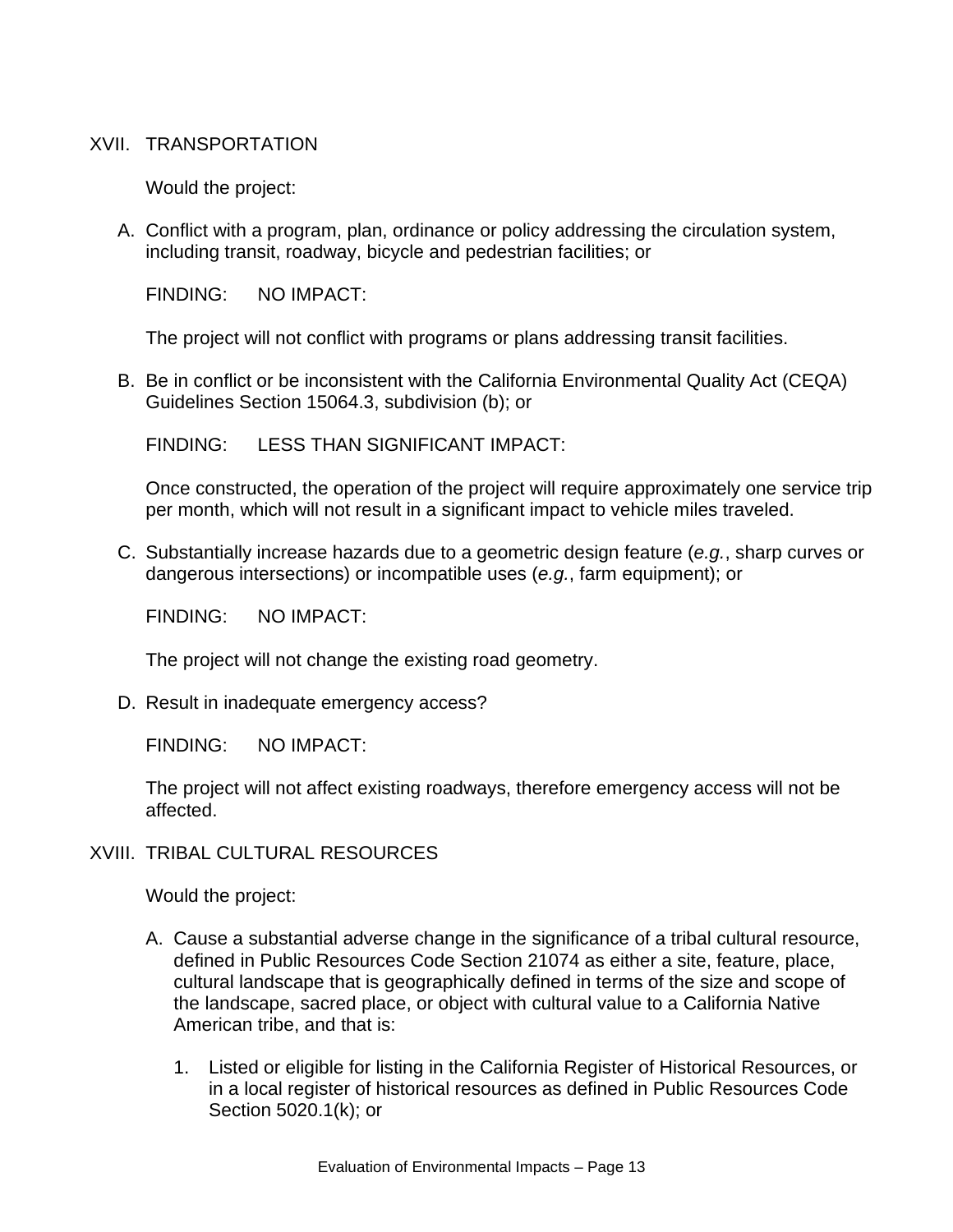2. A resource determined by the lead agency, in its discretion and supported by substantial evidence, to be significant pursuant to criteria set forth in subdivision (c) of Public Resources Code Section 5024.1? (In applying the criteria set forth in subdivision (c) of Public Resource Code Section 5024.1, the lead agency shall consider the significance of the resource to a California Native American tribe.)

#### FINDING: LESS THAN SIGNIFICANT IMPACT WITH MITIGATION INCORPORATED:

As stated, the project site has already experience multiple improvements that have resulted in ground disturbance. In the unlikely event that a cultural or tribal cultural resource be located during project construction, a mitigation measure will be incorporated to address cultural and/or tribal cultural resources.

Participating California Native American tribes were notified of the project proposal and given an opportunity to enter consultation with the County for this project per Assembly Bill 52 (AB52). No participating Native American Tribe expressed concern with the project proposal and therefore no impact on cultural resources is seen.

#### *\* Mitigation Measure(s)*

*1. 1. See Section V. Cultural Resources A., B., and C. Mitigation Measures* 

### XIX. UTILITIES AND SERVICE SYSTEMS

Would the project:

- A. Require or result in the relocation or construction of new or expanded water, wastewater treatment or storm water drainage, electric power, natural gas, or telecommunications facilities, the construction or relocation of which could cause significant environmental effects; or
- B. Have sufficient water supplies available to serve the project and reasonably foreseeable future development during normal, dry and multiple dry years; or
- C. Result in a determination by the wastewater treatment provider which serves or may serve the project that it has adequate capacity to serve the project's projected demand in addition to the provider's existing commitments; or
- D. Generate solid waste in excess of State or local standards, or in excess of the capacity of local infrastructure, or otherwise impair the attainment of solid waste reduction goals; or
- E. Comply with federal, state, and local management and reduction statutes and regulations related to solid waste?

FINDING: NO IMPACT: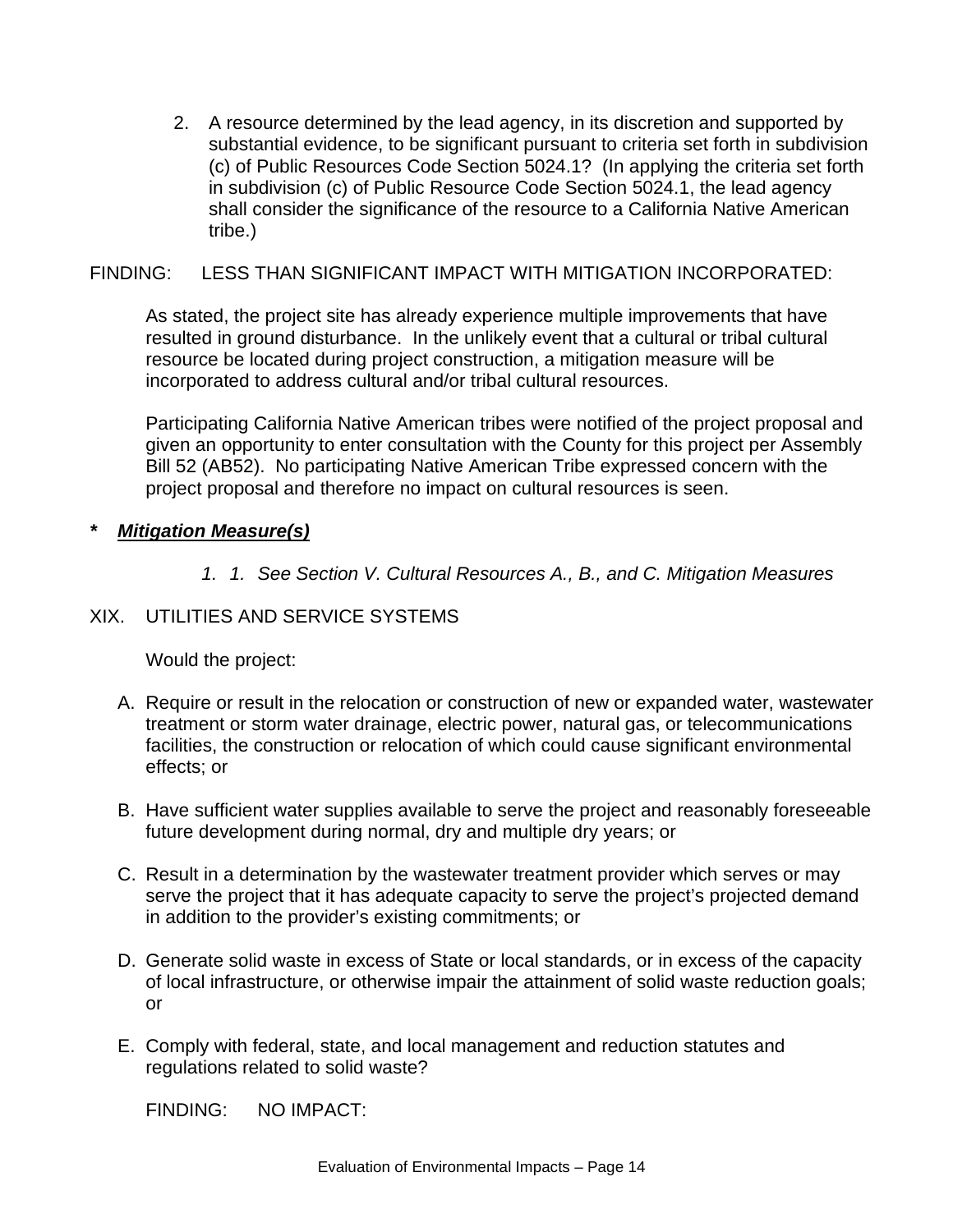The project will not require wastewater treatment, utilize any local water source, generate any solid waste, except that which would be incidental to construction , and would be required to be removed and disposed of at any appropriate landfill, or other facility authorized to handle such construction waste. Additionally, the project will be required to comply with all applicable regulations pertaining to the reduction of solid waste.

#### XX. WILDFIRE

If located in or near state responsibility areas or lands classified as very high fire hazard severity zones, would the project:

- A. Substantially impair an adopted emergency response plan or emergency evacuation plan, or telecommunications facilities, the construction or relocation of which could cause significant environmental effects; or
- B. Due to slope, prevailing winds, and other factors, exacerbate wildfire risks, and thereby expose project occupants to pollutant concentrations from a wildfire or the uncontrolled spread of a wildfire; or
- C. Require the installation or maintenance of associated infrastructure (such as roads, fuel breaks, emergency water sources, power lines or other utilities) that may exacerbate fire risk or that may result in temporary or ongoing impacts to the environment; or
- D. Expose people or structures to significant risks, including downslope or downstream flooding or landslides, as a result of runoff, post-fire slope instability, or drainage changes?

FINDING: LESS THAN SIGNIFICANT IMPACT:

According to the 2007 Fire Hazard Severity Zone in LRA by the California Department of Forestry and Fire Protection (CalFire), the project site is not located in a fire hazard severity zone and is not located in or near a State Responsibility Area.

#### XXI. MANDATORY FINDINGS OF SIGNIFICANCE

Would the project:

A. Have the potential to substantially degrade the quality of the environment, substantially reduce the habitat of a fish or wildlife species, cause a fish or wildlife population to drop below self-sustaining levels, threaten to eliminate a plant or animal community, substantially reduce the number or restrict the range of a rare or endangered plant or animal or eliminate important examples of the major periods of California history or prehistory; or

FINDING: NO IMPACT:

The project is not expected to have any impact on any listed wildlife species.